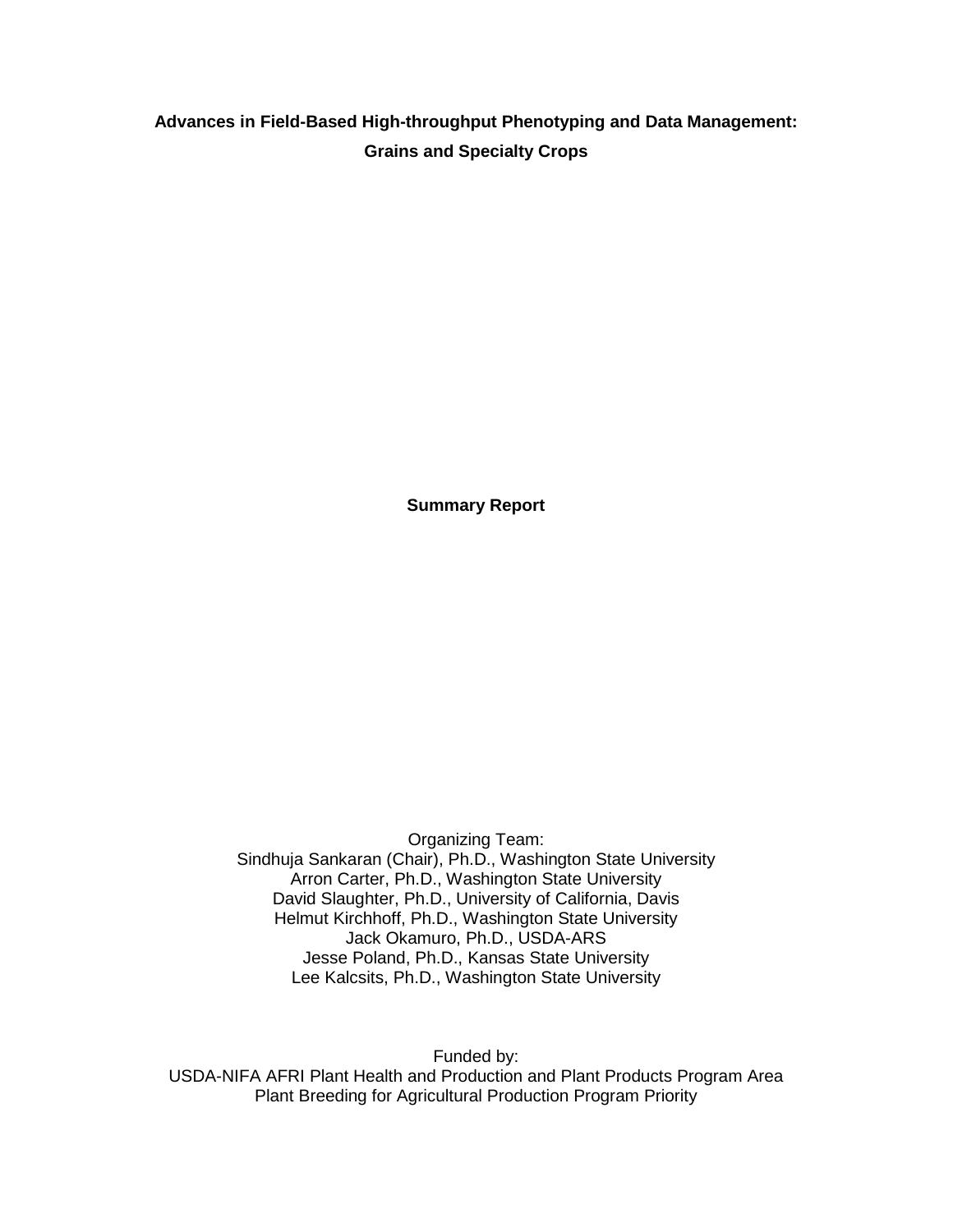# **TABLE OF CONTENT**

| 1.             |                                                                                     |  |  |
|----------------|-------------------------------------------------------------------------------------|--|--|
| 2.             | High-throughput Phenotyping for Crop Improvement and Management: Current Status and |  |  |
|                |                                                                                     |  |  |
|                |                                                                                     |  |  |
| 3.             |                                                                                     |  |  |
| 4.             |                                                                                     |  |  |
| 5.             |                                                                                     |  |  |
| 6.             |                                                                                     |  |  |
|                |                                                                                     |  |  |
|                |                                                                                     |  |  |
| 7 <sub>1</sub> |                                                                                     |  |  |
|                |                                                                                     |  |  |
|                |                                                                                     |  |  |
|                |                                                                                     |  |  |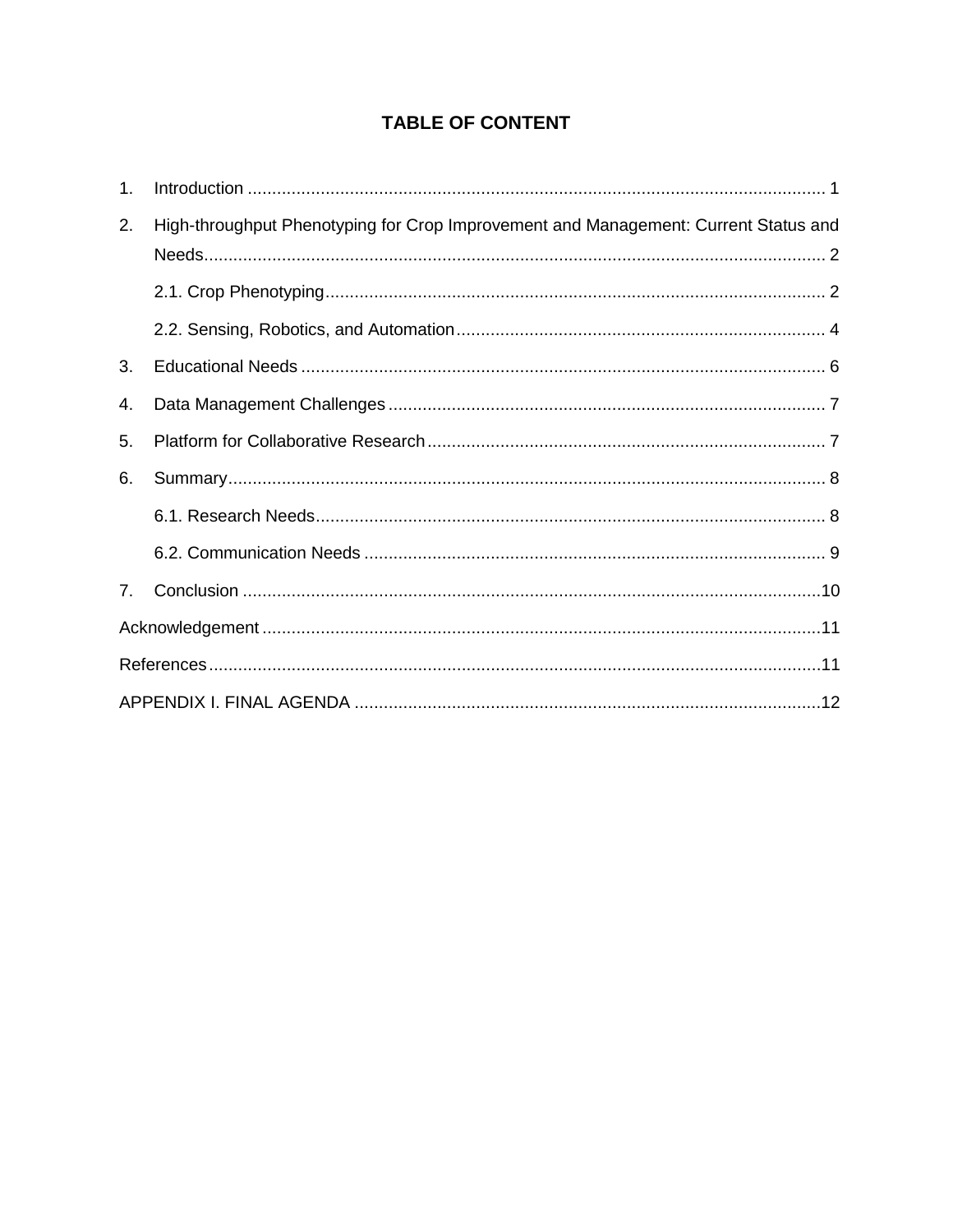## <span id="page-2-0"></span>**1. Introduction**

In the U.S., tremendous efforts in agriculture have been focused towards crop improvement through plant breeding programs to develop new cultivars with improved food quality, local adaptation to biotic stress and abiotic stress, and higher yield potential. In the last two decades, advancements in sequencing and molecular technologies have significantly improved plant breeding, and thus crop yield potential. However, the pace of automation for high-throughput plant phenotyping or 'phenomics' is not keeping pace with current plant genomic research. This is particularly true for traditional breeding programs where phenotyping must be done under field conditions. Recently, optical sensing technologies have provided increased opportunities to improve phenotyping capabilities for crop improvement through breeding and genomics in both controlled environment and field conditions, due to its inherent benefits such as high-throughput assessment, efficient use of resources, and unbiased evaluations. However, much of these developments are localized to individual institutes (private and public) with diverse and independent crop- or area-specific approaches. Although local crop validation is important, the knowledge on sensing technologies, engineered systems, and data processing approaches can be applied across multiple crops and cropping systems. Therefore, in an effort to integrate multiple sensor-based phenotyping approaches and progress this new area of research collaboratively to advance the pace and capacity of high-throughput phenotyping, a 2-day conference was organized.

The conference on 'Advances in Field-Based High-throughput Phenotyping and Data Management: Grains and Specialty Crops' was held on 9-10 November, 2015 in Spokane, WA. The specific objectives of the conference were to: (1) bring together a team of researchers (scientists and engineers) working on different aspects of high-throughput phenotyping to identify the current status, gaps, challenges, and potential advancements that can accelerate breeding and genomic research; and (2) take an integrated approach towards developing resource-sharing tools for continuous interactions and knowledge-sharing. Topics discussed during the conference are summarized in Figure 1. The following sections summarize the thoughts based on expert presentations, break-out sessions, panel discussions, and group discussions.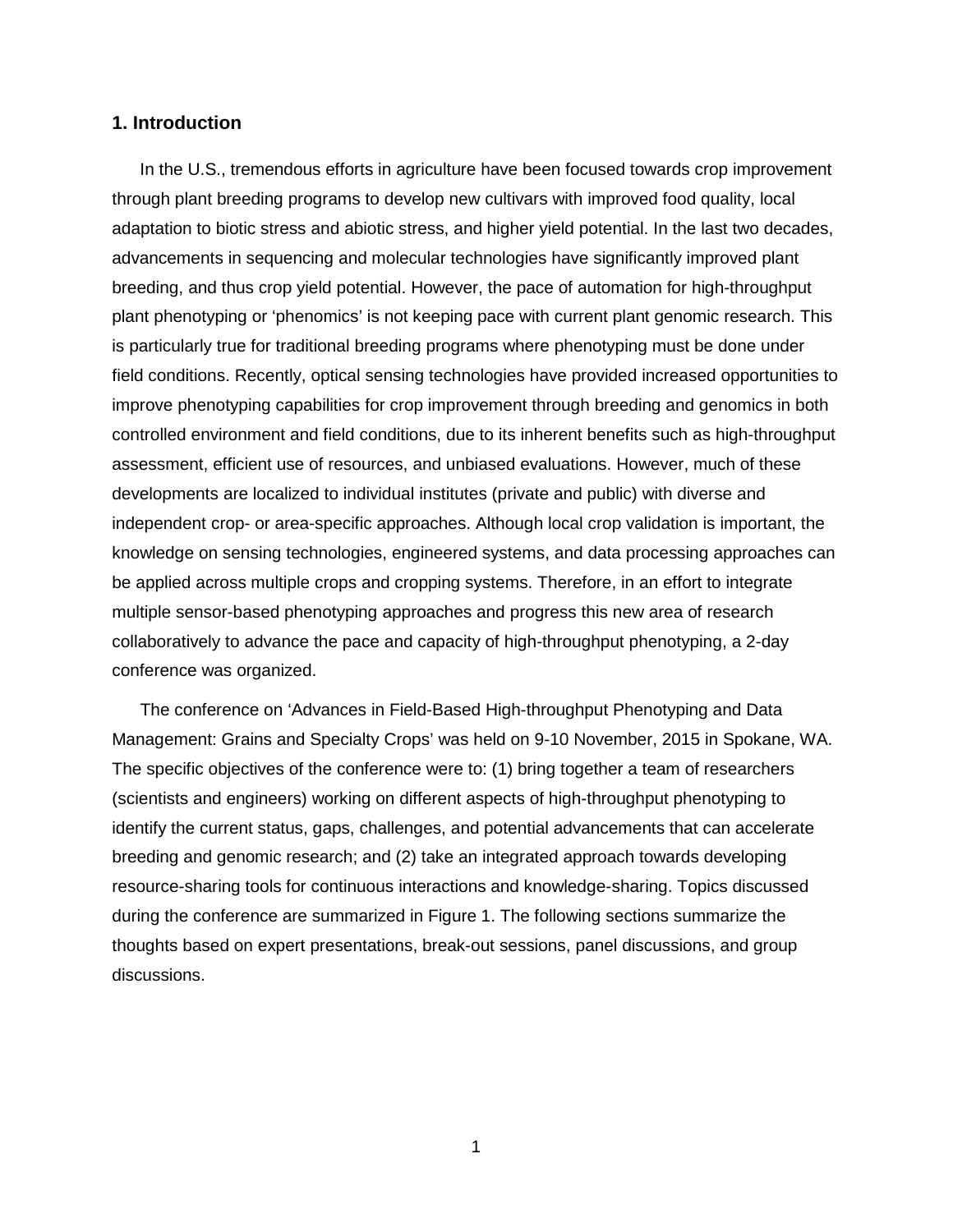

Fig. 1. Topics discussed during the 2-day conference.

## <span id="page-3-0"></span>**2. High-throughput Phenotyping for Crop Improvement and Management: Current Status and Needs**

## <span id="page-3-1"></span>**2.1. Crop Phenotyping**

Phenotyping is an important aspect of crop improvement. The phenotyping assists in trait assessment for variety selection, assessment of genetic variability to identify desirable traits or eliminate undesirable traits during parent population evaluation, and confident incorporation of genetic tools such as marker-assisted breeding and bioinformatics. The crop improvement process is different for diverse crops such as cereal grains, legumes, tree fruit, and forage crops, although common traits are evaluated depending on the overall goal of the breeding program. For example, assessment of water-use efficiency, evaluating disease or soil-borne pathogen resistance at pre-symptomatic and symptomatic stages, canopy architecture assessment due to its relationship with other critical traits, etc., among others. In general, a common difference between cereal grains/legumes, and horticultural crops such as tree fruits breeding program goals is that the former is leaned towards improving yield potential with abiotic and biotic stress tolerance; whereas, the latter is generally focused towards improving quality, storability, and overall value of the produce. The specific breeding program needs can differ such as field-based automated evaluation of canopy architecture in tree fruits, assessing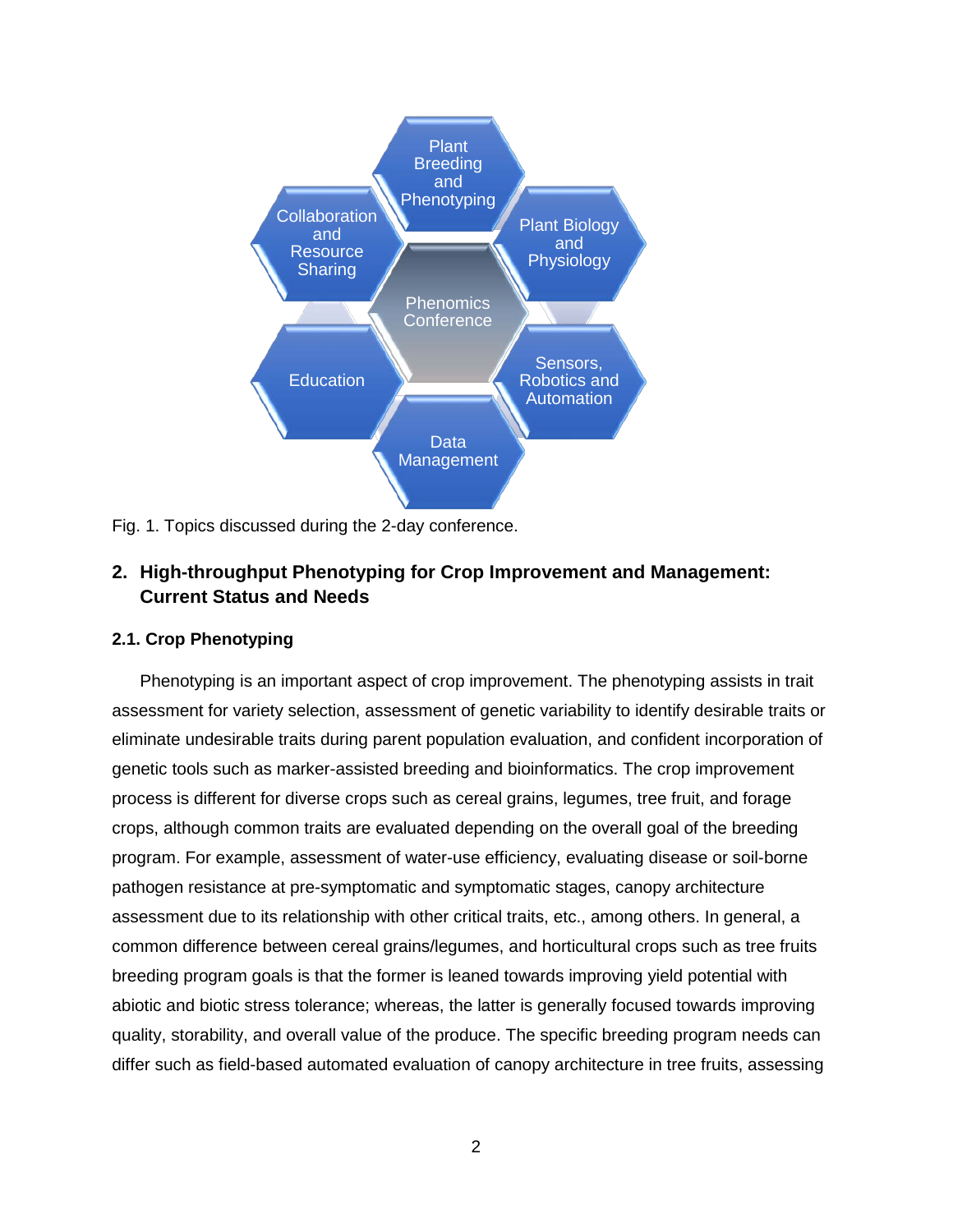tuber maturity and specific gravity non-destructively in potatoes, and assessing crop-level measures in grain crops.

Temporal studies in breeding and genomic programs data using sensors can be useful in assessing the dynamic crop responses to environment. However, normalizing the sensor data based on weather conditions, logistics (funds, travel frequency, multiple locations), assessing plant responses due to diurnal variation, and integrating natural soil variability on crop performances remain a challenge.

Some of the common needs in breeding and genomic programs identified during the conference were: development of new sensing tools to evaluate traits that cannot be assessed otherwise, thorough assessment of sensing technologies for crop trait evaluation in a rapid, nondestructive and accurate manner before it could replace standard phenotyping techniques (proof-of-concept studies), high-throughput phenotyping tools to assess roots in-field, tools to assess traits in early growth stages, and high-throughput data processing tools capable of converting sensor data into phenotypes within a short time period for timely crop improvement decisions. The needs for high-throughput phenotyping tools may not be limited to field applications, but tools for assessing produce quality (soluble solids, storability, biochemical composition) in laboratory environment can also be highly beneficial. The need for highthroughput phenotyping tools in controlled environments was especially emphasized for studies involving disease progression (better control of environment) and parent selections. The researchers also indicated for certain phenotypes, the sensor-based rank order may be more critical rather than accurate absolute values for comparing crop performances. Development of sensors to assess products of photosynthesis (sugars, starch, carbon, nitrogen), micronutrients, stoma number and size, which remain a challenge, are desired.

The sensing technologies developed for genomic and breeding programs can also assist other scientists (horticulturist, biologists, plant pathologist, etc.) in their research. Moreover, some of these technologies can be applied in Precision Agriculture towards developing real-time crop production decisions such as monitoring and managing abiotic (heat, water, nutrients) and biotic stress (disease, insect vector) in crops. In addition, other sensing techniques (e.g. technologies for in-tree apple sizing or tree architecture evaluation) can be very beneficial in enhancing the current management practices (such as fitting a thinning model in apple trees).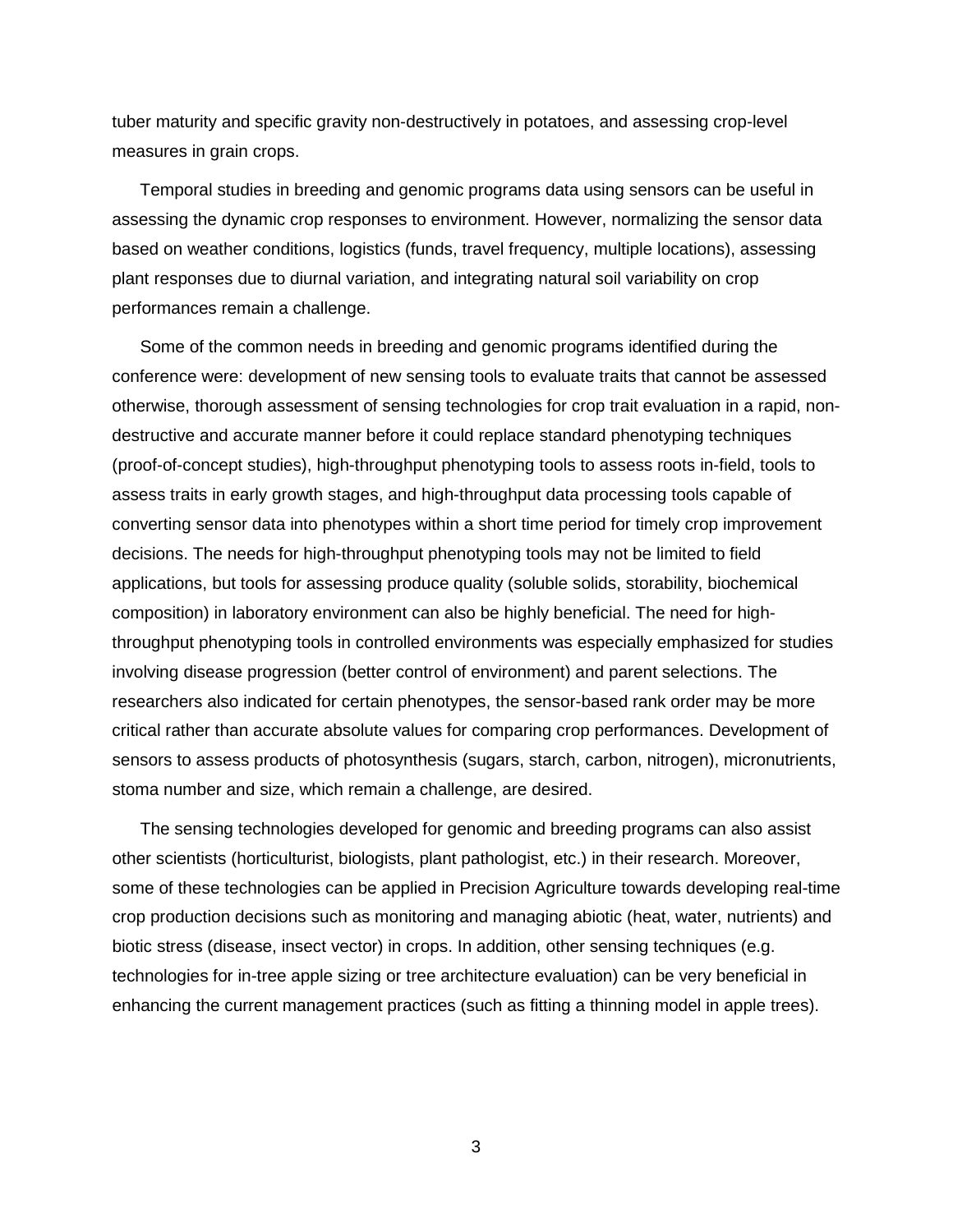#### <span id="page-5-0"></span>**2.2. Sensing, Robotics, and Automation**

Several sensing tools have been applied towards phenomic research, some of the common ones being visible-near infrared spectrometry/imaging, thermal infrared imaging, light detection and ranging (LiDAR) sensor, and X-ray imaging (for root evaluation). Amongst different sensing systems, the visible-near infrared based sensing is the most applied technique. One of the major challenges involves the effect of light quality on spectral information (data) that is utilized to assess phenotype. The light quality can be controlled using artificial lighting, which may affect the phenotype evaluation. Moreover, high quality, high resolution sensory data acquisition can limit the rapidness for data analysis. Similarly, LiDAR can be utilized for sensing crop growth dynamics that can be utilized towards phenotyping; however, some of the potential challenges include the effect of mixed edge, leaf angle, and variable distance between sensor and object, which can affect data quality.

Field-based sensor platforms integrated with sensors can assist in high-throughput field phenotyping. In recent years, several different customized platforms (tractors and sprayers) have been integrated with sensors, in addition to commercial unmanned aerial vehicles (UAVs), to achieve high-throughput phenotyping in field conditions. Some of the challenges in ground platforms involve variable speed at different field terrain conditions, stability of the sensors during motion, limitations for adjusting the sampling rate from multiple sensors (including GPS), and effects of lighting conditions, which can affect the quality of the acquired data and converting sensory data into phenotypes. The application of UAV systems for field phenotyping is limited by sensor payload and other challenges (proximity to airport for legal operation, laws involving licensing for UAV operation, wind conditions, cost-benefit based on associated risks, etc.), although the system offers a simple solution involving transportation from one field location to another, simultaneous plot measurements, and higher field of view (higher rate of data acquisition/high-throughput sensing). The selection of suitable platforms is primarily based on breeding program needs; however, knowledge sharing can assist in establishing standard protocols for field data acquisition. An approach that can potentially be adopted to enhance the application of sensing in field conditions could be adapting field for phenomics rather than traditional approach of adapting phenomics for field, depending on crop of interest without compromising the realistic crop evaluation in field conditions.

Sensor calibration also significantly affects the quality of the data. Real-time calibration in field conditions can enhance the confidence in the sensory data. The traits that remain to be a challenge for field-based assessment given the limitations of the sensor systems include root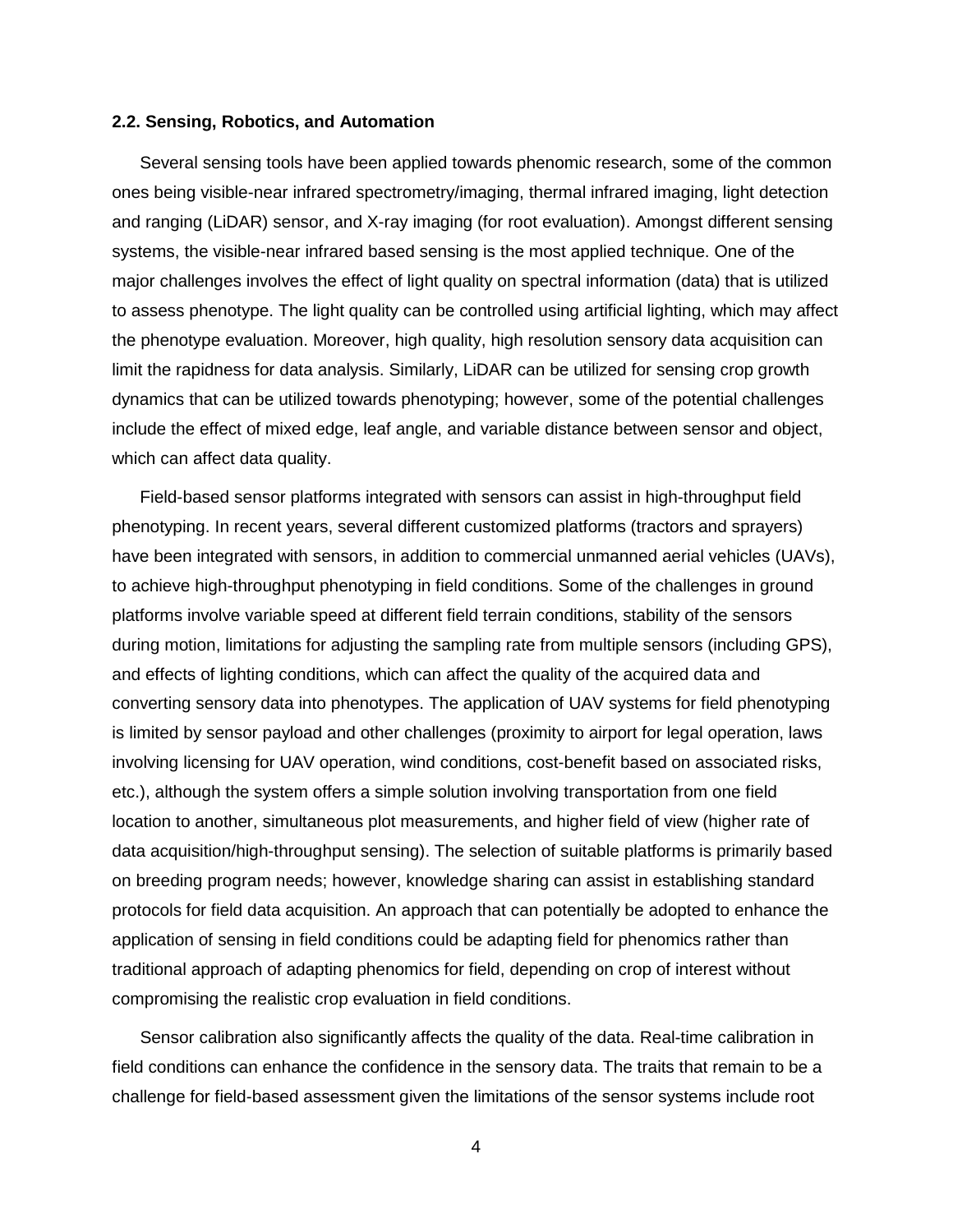phenotyping and assessing underground root and tuber produce quality (potatoes, carrots, ginger) non-invasively. Moreover, factors such as crop density needs in certain breeding programs (to avoid tuber bulking and weed growth in potato breeding, to induce competition in alfalfa breeding) to represent real-world scenarios can pose challenges during sensing in field conditions (e.g. plot delineation based on images can be challenging). In addition, data processing challenges involve absence of mathematical algorithms for customized highthroughput analysis and integration of sensors to develop holistic models, especially with increasing complexity of multiple datasets.

The sensing tools have not been fully explored for their potential to assess more physiological, structural, and biochemical traits than those that are currently evaluated. Some of the sensing and automation needs identified were: database of certified/tested sensors in different crops to understand their accuracy, reliability, and limitations, and established relationships between multiple sensing platforms (hand-held, ground, aerial) that could assist researchers towards proper selection of sensing platform and sensors. The sensor development and automation can be addressed in two levels: (i) High-throughput Level: focused on adapting commercial sensors with robotics and automation to enable high-throughput trait evaluation (crop height, vegetation index, plant architecture) that can assist with genomics and crop improvement efforts, and (ii) Discovery Level: focused on developing new sensing tools or adapting sensors from other fields (e.g. biomedical) towards new trait evaluation assisting genomics. *One of the key cultural changes desired to advance phenomics research is multidisciplinary communication between scientists and engineers/technologists as a continuous effort through collaborative research and knowledge-sharing through multidisciplinary meetings and conferences.* 

In summary, the phenomic platform development for any crop should involve three focused core areas (Spalding, 2016): Acquisition (raw data production using sensor development, automation, and robotics), Analysis (generation of results using algorithm/program development by converting data into phenotype), and Modeling (creating understanding to relate phenotype to genotype, environmental and influencing other factors). Figure 2 summarizes some of the approaches to assist phenomic research for future.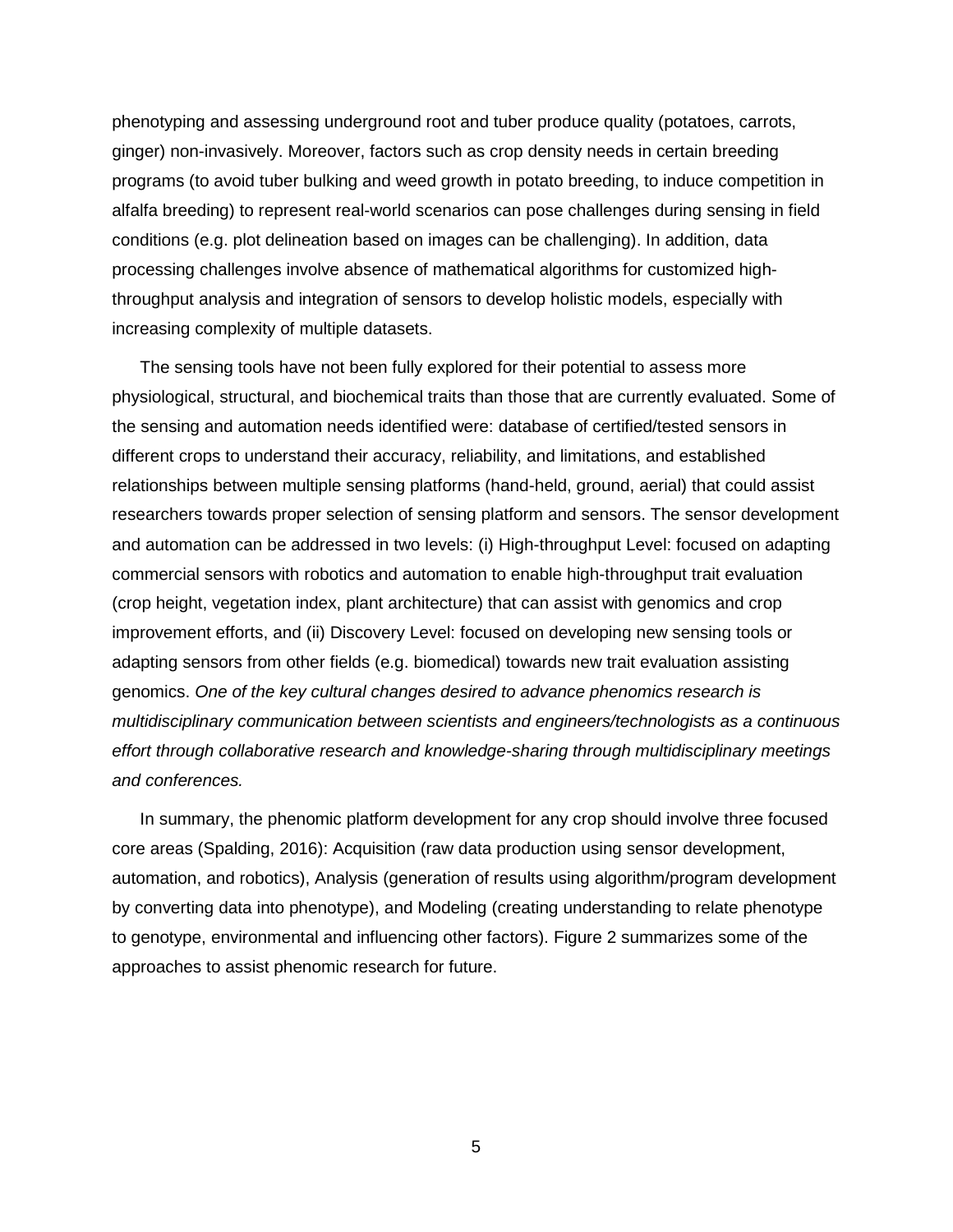

Fig. 2. Phenomic research direction.

## <span id="page-7-0"></span>**3. Educational Needs**

Education is a critical component that can greatly enhance the speed at which phenomics tools (sensors, robotics, automations, algorithms, protocols, applications, etc.) can be developed by providing proper training to the next generation researchers. The current educational system does not incorporate multidisciplinary communication, although it is slowly moving towards that direction. Multidisciplinary training is absent even within a science discipline (between biologist, horticulturist, soil scientist, crop scientist, plant pathologist, etc.), let alone between scientists, engineers, and computer scientists. A curriculum change is desired to implement practical multidisciplinary research training. Some of the concepts that were recommended include: (1) setting-up of multidisciplinary 'Institutes' with teams of students having different disciplinary background to encourage collaborative project development, (2) implementing graduate student exchanges (1-3 months or more) to provide a holistic research experience, (3) encouraging 'cultural change' to enable student knowledge sharing and crossdisciplinary communication, and (4) developing focused workshops. One of the major challenges includes availability of funding to allow student exchanges/internships (within and cross disciplinary). Specialized training to researchers working in genomics and breeding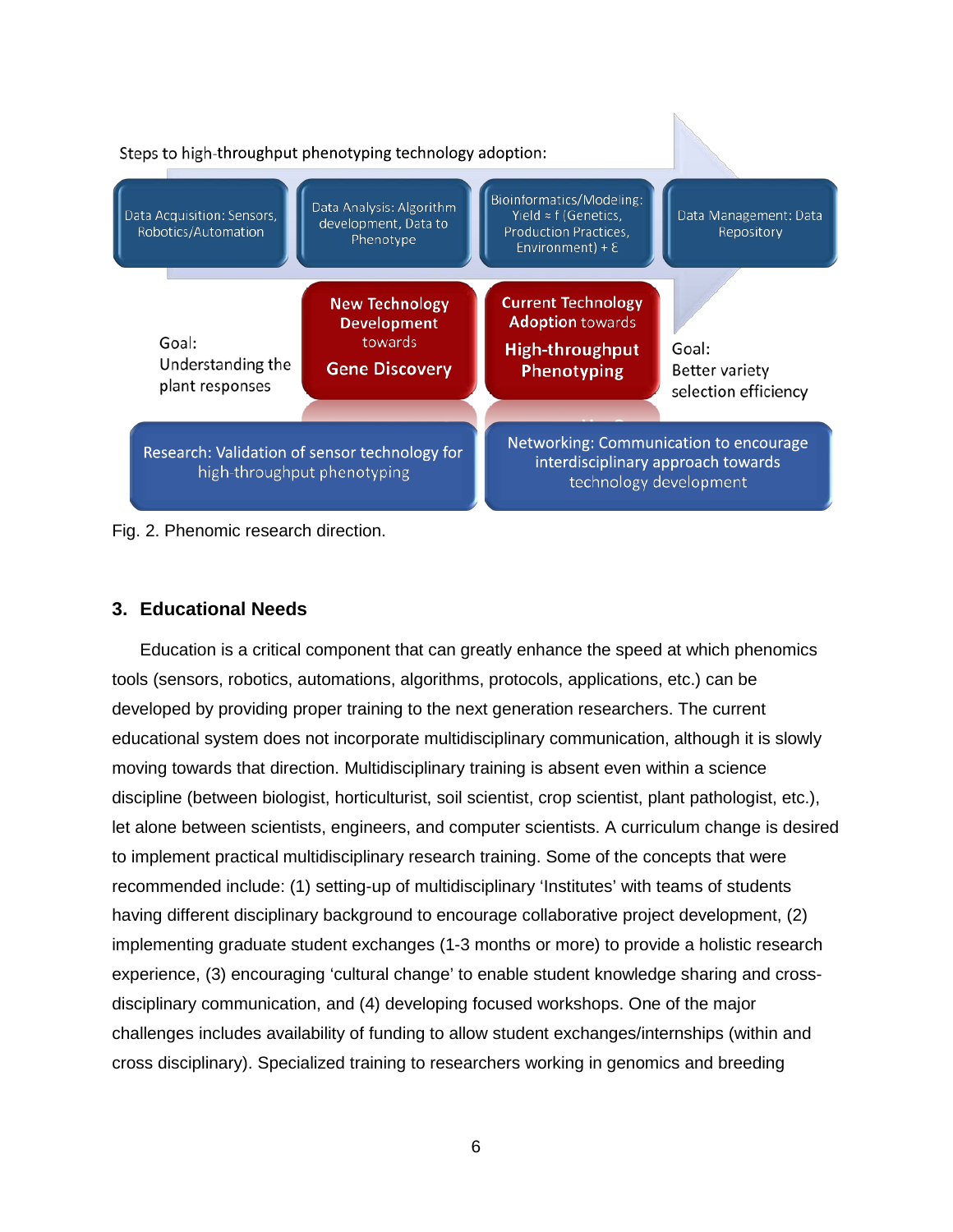programs on the various applications of sensor technologies should be encouraged to allow adoption of sensors into research.

#### <span id="page-8-0"></span>**4. Data Management Challenges**

Phenomic data management involves three critical components: (i) algorithms and programs to convert the sensory data into phenotypic information, (ii) model development to understand the genotype-phenotype relationships with environmental interactions, and (iii) management of databases to allow resource development and sharing. In regard to the database management, some of the recommended suggestions were as follows: (i) deposition of data into a primary repository as done with human phenomic data, (ii) developing open-source community databases to allow easy access and management of big data for the benefit of all stakeholders (e.g. Genomes to Fields initiative), and (iii) creating complete, accurate meta-data during phenomic data depositions.

In bioinformatics tools development, the challenges that appear during data processing and analysis result from statistical noise due to inappropriate normalization, inappropriate correlation, and harsh thresholding. It should be realized that the standardization of highthroughput phenomic data could be much more challenging than standardization of the genomic data. In the future, emphasis may be given to: (i) development of new community practice for data exchange, (ii) improved techniques for digital representation of the data, and (iii) unbiased assessment of sensor data to eliminate rejection of breeding lines.

## <span id="page-8-1"></span>**5. Platform for Collaborative Research**

Private-public partnerships can further enhance the genomic and phenomic advancements that can assist in establishing food security. For example, the concept of better germplasm exchange can benefit all entities of the society, in addition to science and research. There are several phenomic companies that are developing technological tools to assist in high-throughput phenotyping (E.g. LemnaTec, Phenospex, Photon Systems Instruments, Qubit Phenomics, etc.), with a business model to address the phenomic needs for researchers. Some of these companies encourage co-development (system customization, software development for computation) as a process of improving their current product and product utilization.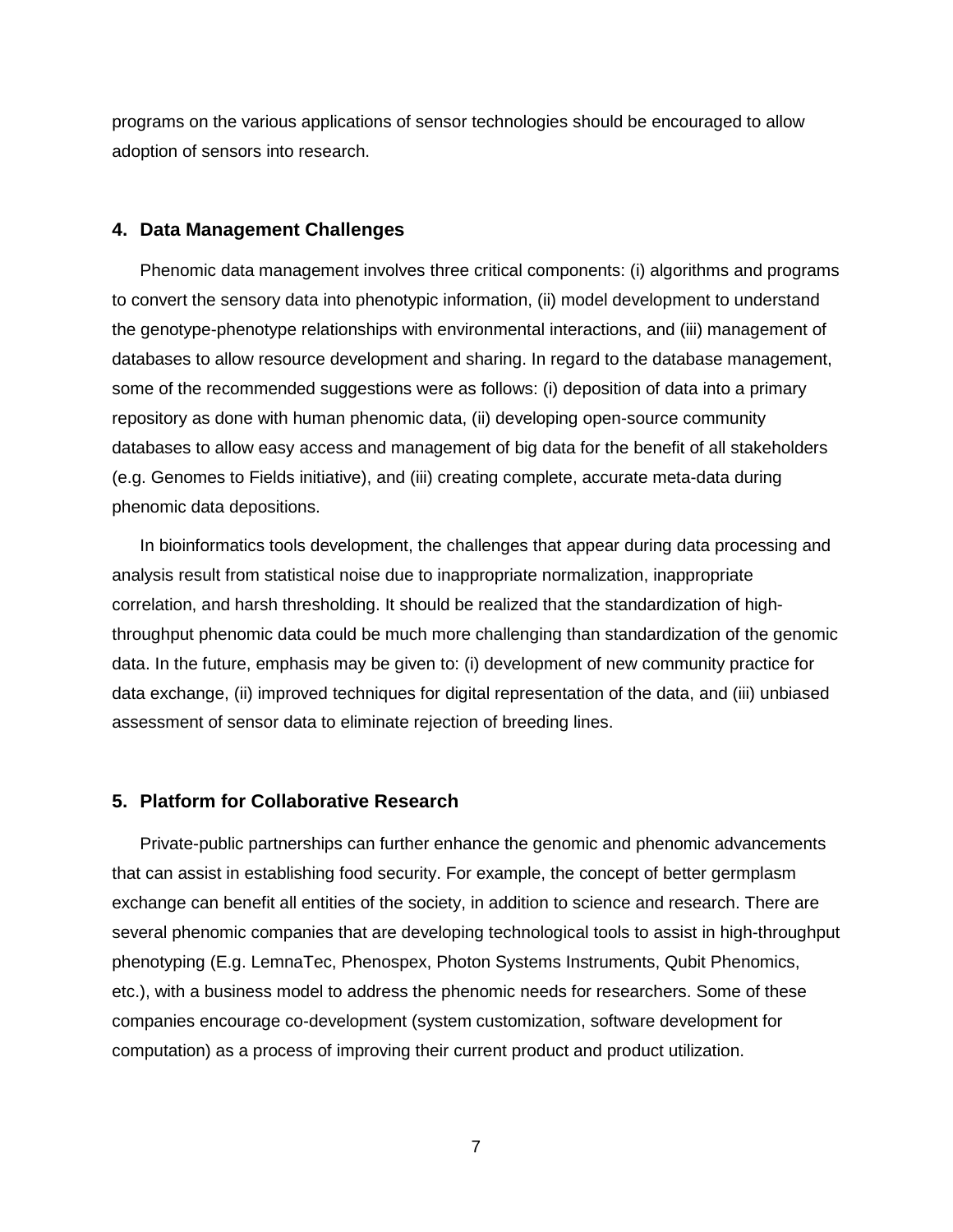In regard to developing a phenomics community to encourage collaboration and knowledgeexchange, several platforms within USDA-NIFA and NSF programs, in addition to integration with ongoing efforts by several researchers within U.S. and internationally, are in place. Amongst the platforms discussed were: NIFA Multistate Research Project, NSF Research Coordination Network, Plant Imaging Consortium [\(http://plantimaging.cast.uark.edu/\)](http://plantimaging.cast.uark.edu/), and other national and international efforts (e.g. International Plant Phenotyping Network). Although one of the desired outcomes of the conference was development of NIFA Multistate Research Project, some of the limitations recognized were limited funding, limited participation from nonagricultural researchers (computer scientists, engineers) involved in phenomics, and participation generally involves one or few participants within an institute that may not be representative of the regional community involved in phenomics. Funds to cover basic expenses such as conference organization to encourage graduate student participation/communication, website development and maintenance, etc., are also desired. In this regard, NSF Research Coordination Network encourages website and bulletin board development, and networking. An urgent need for multi-disciplinary platform development was identified and encouraged to advance phenomic research.

### <span id="page-9-0"></span>**6. Summary**

#### <span id="page-9-1"></span>**6.1. Research Needs**

Plant geneticists and scientists believe that the current status for the application of highthroughput sensing technologies in crop phenotyping is at '*discovery phase*'; where significant research is needed to further develop this area for technological tools to be adopted as a practical approach towards high-throughput crop phenotyping. It is also indicated that different crops are at different states of readiness for utilizing phenotyping technologies, with much focus given towards cereal/model crops (e.g. Arabidopsis, wheat, maize). An investment in new technologies that can considerably enhance plant geneticists and scientists' research capacities is encouraged. Although the ultimate goal is to develop a low-cost, rapid, and accurate sensing system for crop phenotyping, some compromise based on the sensor abilities for highthroughput phenotyping is acceptable. For example, a low-cost-rapid sensors with lower accuracies in crop phenotyping or rapid-accurate sensors with higher cost for crop assessment. The integration of additional data during sensor data acquisition such as experimental design, soil, and environmental conditions can be useful in data interpretation and analysis. The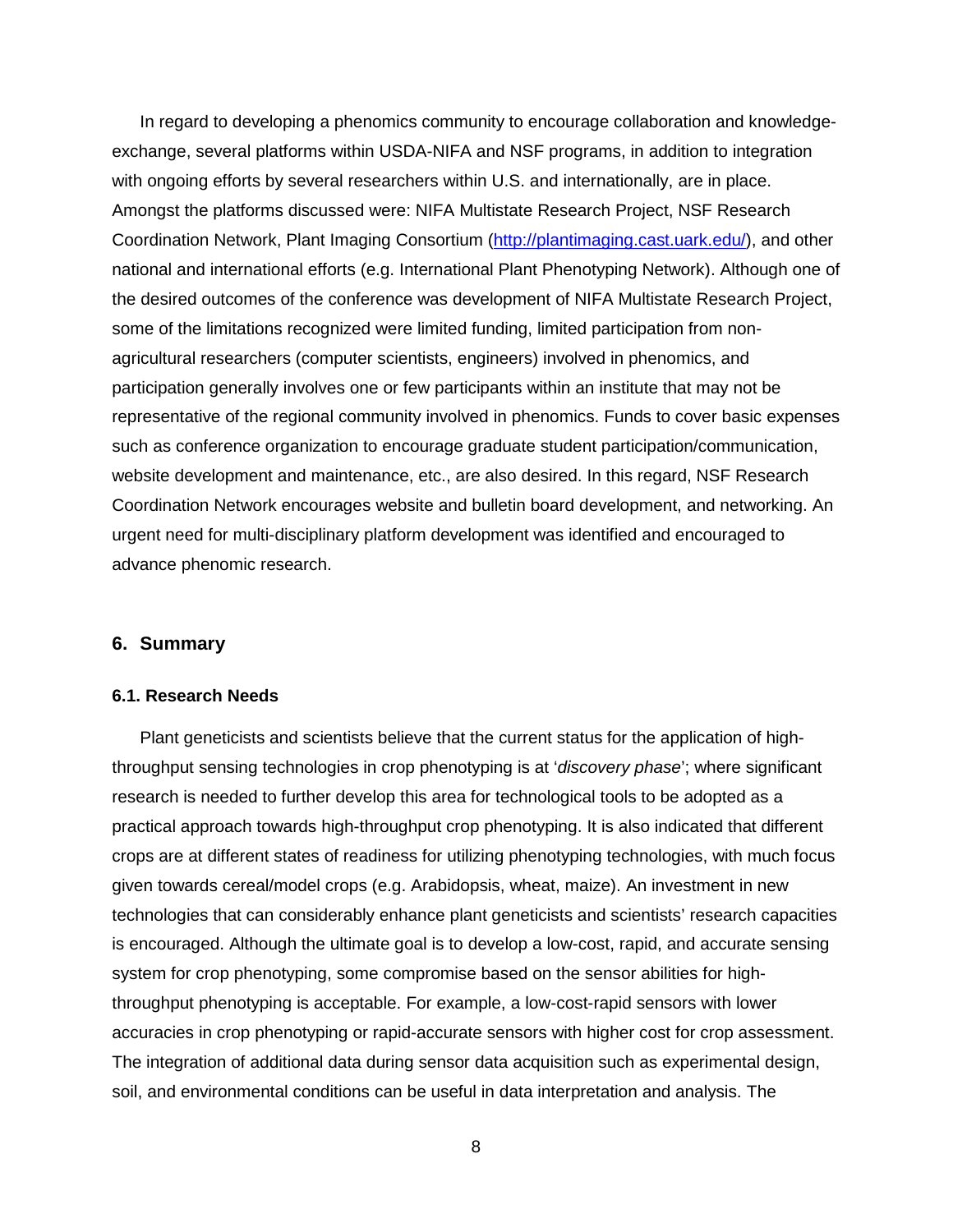researchers realize that one of the rapid advancements in high-throughput phenotyping techniques can be implementation of sensor technologies (X-ray sensing, microchips, microsensors) developed for other disciplines (medicine, engineering, space science, etc.) into agriculture.

In summary, future phenomic research can additionally focus on (i) pre-symptomatic assessment of crop responses, (ii) produce end-use quality evaluation (not necessarily fieldbased assessment), (iii) development of generalized solutions applicable to multiple crops, (iv) development of high-throughput analysis and modeling tools to process phenomic data, (v) community-based efforts to establish test plots (sandbox) to assess and compare multiple sensors, (vi) community-based efforts to create benchmark datasets for computer scientist/data experts to work on to establish data analysis protocols, and (vii) breeding community-based matrix that defines the experimental conditions (plot size, interplant spacing, etc.), phenotypes of interest (simple and complex), and sensing needs to assist technologists towards developing sensing solutions.

#### <span id="page-10-0"></span>**6.2. Communication Needs**

The scientists and engineers involved in high-throughput crop phenotyping are diverse with committed affiliation and participation associated with their home organization such as American Society of Plant Biologists (ASPB), National Association of Plant Breeders (NAPB), American Society of Agronomy (ASA), Crop Science Society of America (CSSA), Institute of Electrical and Electronics Engineers (IEEE), American Society of Agricultural and Biological Engineers (ASABE), International Society of Precision Agriculture (ISPA), and American Society for Horticultural Science (ASHS), among others. This limits continuous multidisciplinary participation, which is important to advance the field of high-throughput phenotyping and knowledge sharing. *The need and desire for continuous transdisciplinary interaction was greatly emphasized.* Other recommendations include: (1) 'Take an engineer to work day!' concept, where engineers can visit research field sites to understand the needs and practical challenges in field plant research as to build the bridge between disciplines and develop practical solutions, (2) development of activities website to report field data and conferences (to encourage multidisciplinary participation) along with exchange of new concepts, ideas, advancements and publications, and (3) develop an interdisciplinary team to encourage, practice, and implement transdisciplinary communication (plant biologist understanding the capabilities of engineering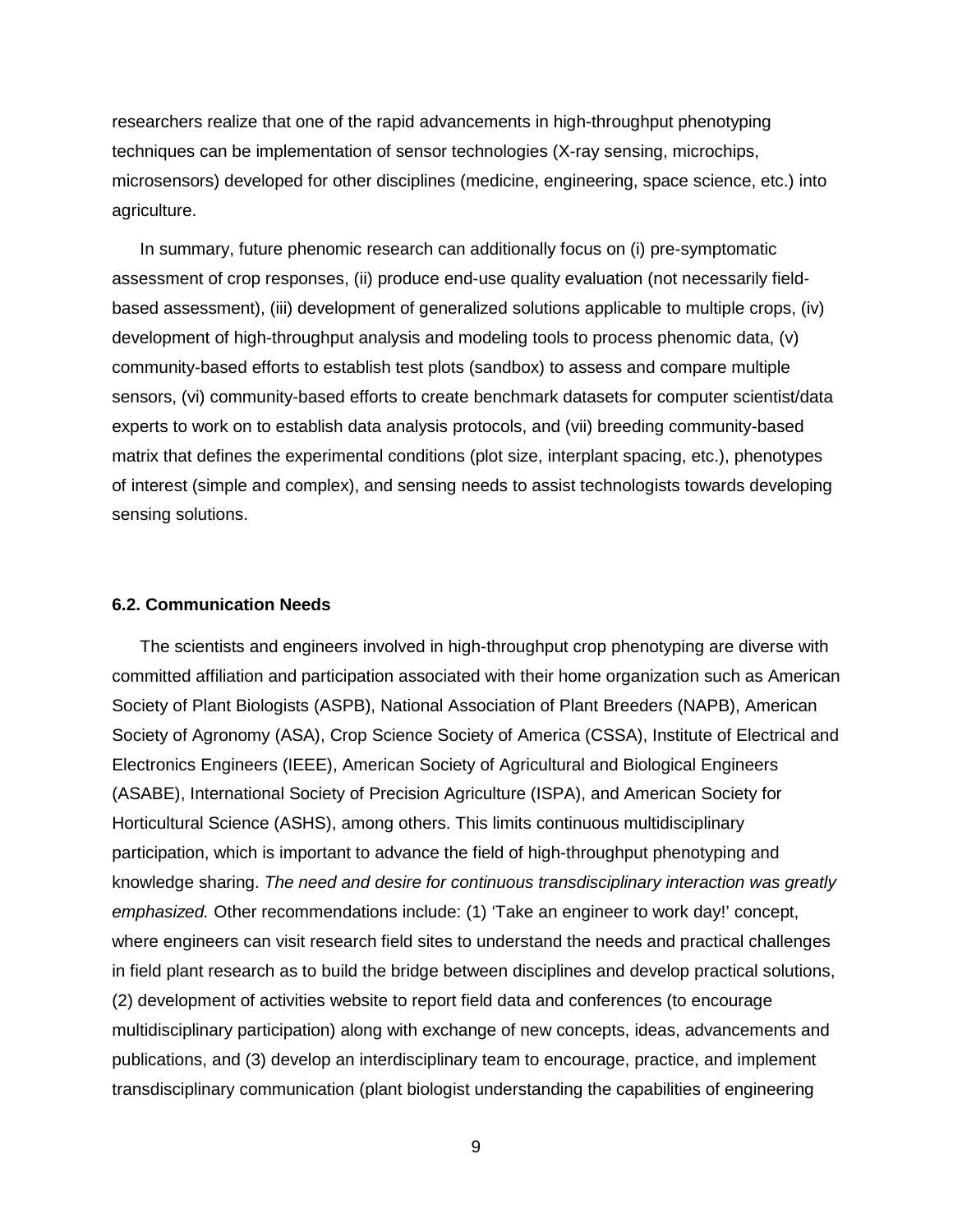technologies, and vice versa). The communication between scientists and engineers can be lacking based on their academic/research training, different approaches for problem solving, etc. For instance, the expectations in results (accuracies, correlation, regression) while utilizing sensors for high-throughput phenotyping are different between the two groups (engineers have a higher expectation in regard to sensor accuracies; whereas plant biologist anticipate the practical results based on natural variability in plant responses and environmental conditions). A continuous communication between the two groups will reduce the biases while developing newer technologies during high-throughput plant phenotyping.

#### <span id="page-11-0"></span>**7. Conclusion**

The conference on 'Advances in Field-Based High-throughput Phenotyping and Data Management: Grains and Specialty Crops' involved 69 onsite participants from U.S. with diverse research backgrounds (35% Genetics and breeding, 28% Engineering, 23% Plant biology and physiology, and 14% Bioinformatics). The breeding programs involved multiple cereal grain (wheat, maize, etc.) and specialty (potato, tree fruits, legumes, vegetables, alfalfa, etc.) crops. In general, there were reservations amongst breeders and geneticists on adopting advanced technologies for high-throughput phenotyping in the place of standard methods. However, an excitement and optimism was also observed to utilize sensing approaches for automated/semiautomated phenotyping. The two critical questions that remain to be answered are: *Could phenomics assist in discoveries? Is phenotyping just a tool?* More research can possibly answer these questions in order to utilize sensing tools towards plant research and breeding.

The greatest benefit would arrive "if the high-throughput sensing techniques can be utilized to select good parental varieties that would otherwise be rejected based on standard methods" during plant breeding. This will increase the selection efficiency in field conditions (reducing the rejection rate at each selection stage), thereby providing economic benefits in terms of resources (land space, labor, management, time) and better variety selection. Future research should focus on two phenomic research aspects: (i) Improving the efficiency in which current phenotypes/traits can be measured, and (ii) Measuring new phenotypes/traits that cannot be evaluated otherwise using sensors.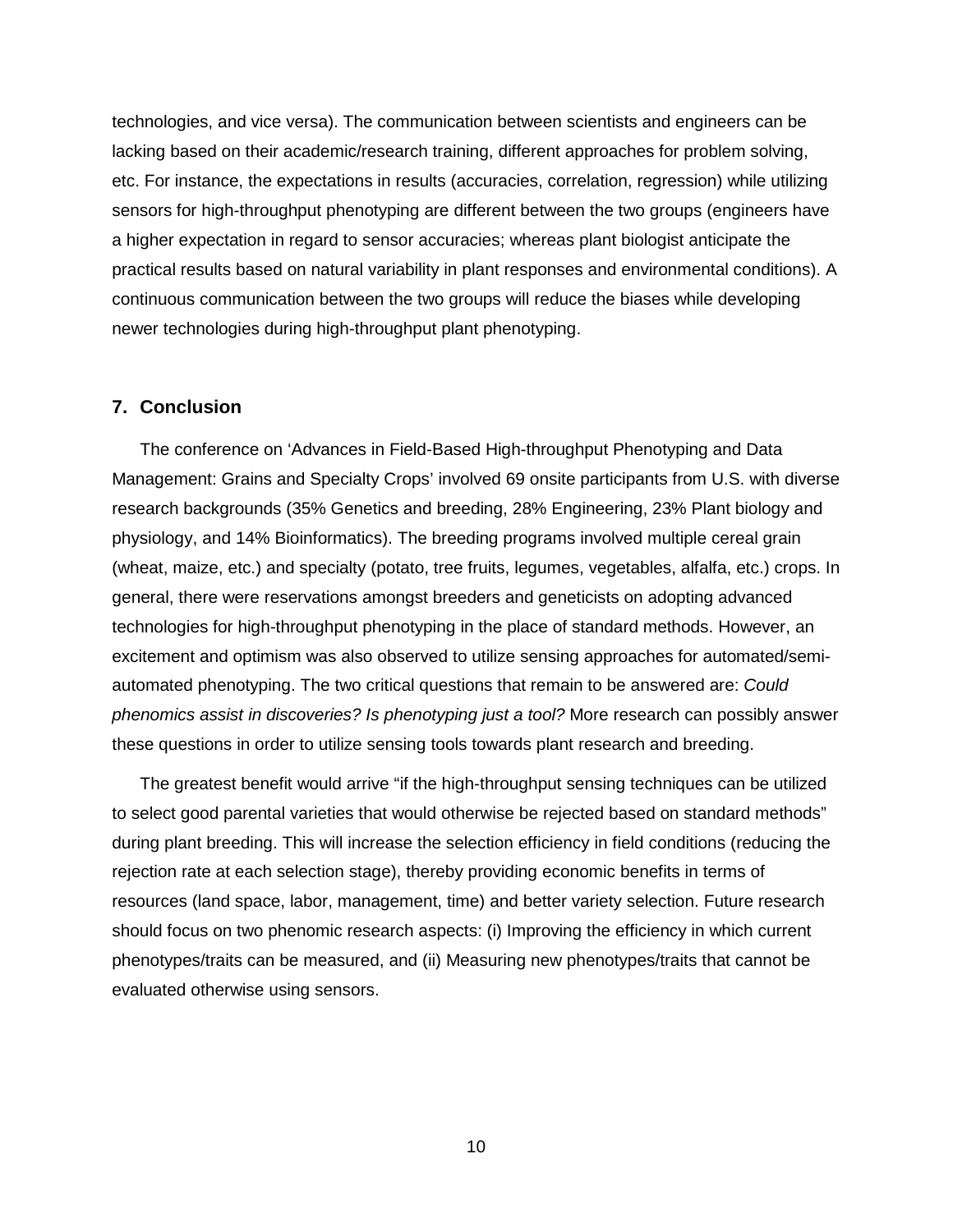## <span id="page-12-0"></span>**Acknowledgement**

The project supporting conference organization and related activities was funded by USDA-NIFA AFRI Competitive Grant (CRIS accession number: 1007191, project number: WNP06821, [http://portal.nifa.usda.gov/web/crisprojectpages/1007191-advances-in-high-throughput-crop](http://portal.nifa.usda.gov/web/crisprojectpages/1007191-advances-in-high-throughput-crop-phenotyping.html)[phenotyping.html\)](http://portal.nifa.usda.gov/web/crisprojectpages/1007191-advances-in-high-throughput-crop-phenotyping.html), under Plant Health and Production and Plant Products Program Area and Plant Breeding for Agricultural Production Program Priority. The organizing committee would like to thank Mr. Chongyuan Zhang, Mr. Carlos Zuniga, Dr. Jianfeng Zhou, Mr. Magnus Wood, Ms. Megan Lewien, Ms. Sanaz Jarolmasjed, and Ms. Tami Stubbs from Washington State University for their assistance during the conference. We would also like to thank Dr. Ed Kaleikau, National Program Leader, USDA-NIFA, for his support and recommendation that made this conference a success. We would also like to extend our gratitude to Dr. Emilio Oyarzabal for MONSANTO's dinner sponsorship.

## <span id="page-12-1"></span>**References**

Spalding, E. 2016. Towards a more effective, cyber-enabled community of plant phenotype researchers. NSF Software Institutes, Advances in Bioinformatics Grant (OCI - 1216869) funded to investigate the cyberinfrastructure needs of plant phenomic research. More details: [http://www.nsf.gov/awardsearch/showAward?AWD\\_ID=1216869.](http://www.nsf.gov/awardsearch/showAward?AWD_ID=1216869)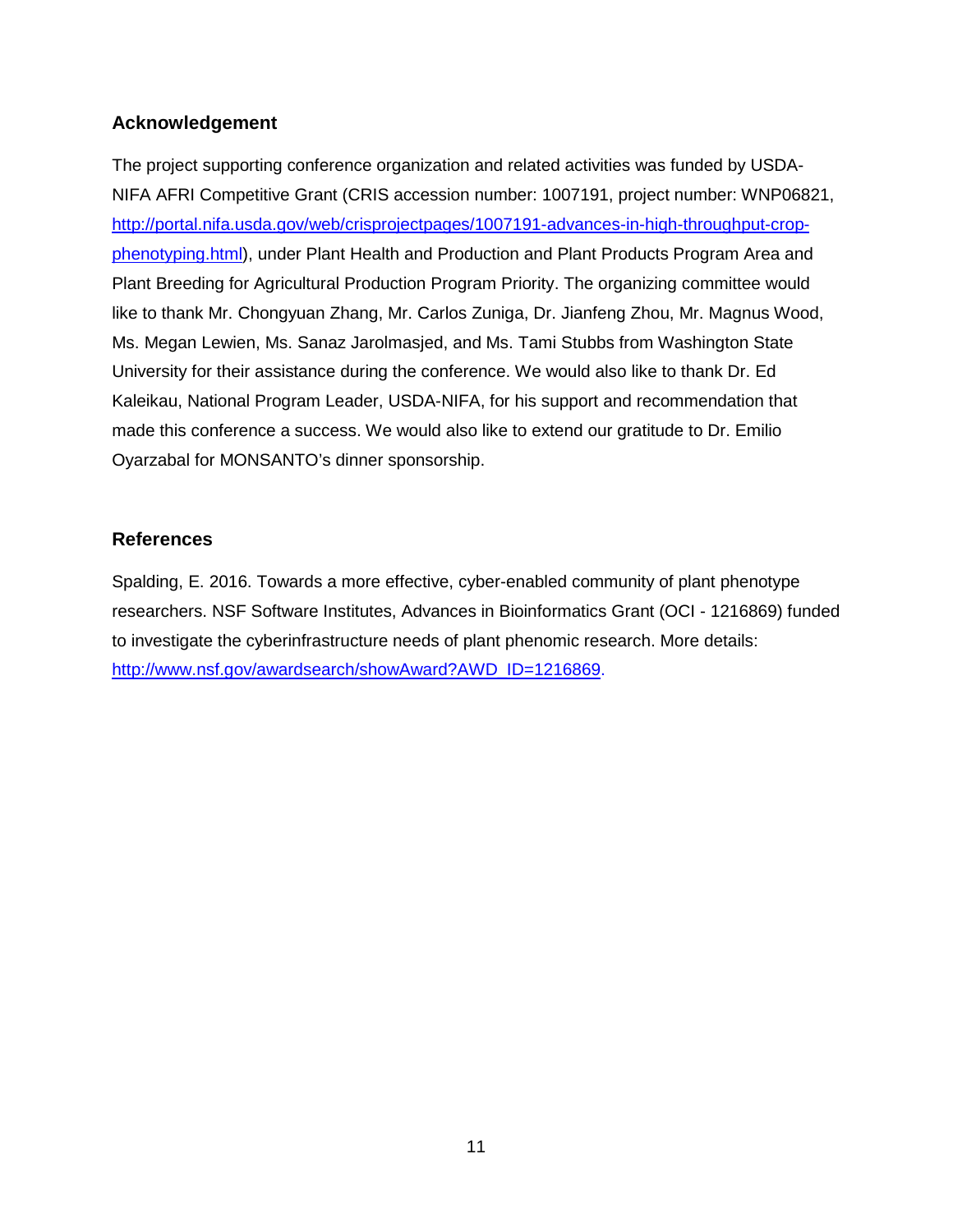## **APPENDIX I. FINAL AGENDA**

## <span id="page-13-0"></span>**Advances in Field-Based High-throughput Phenotyping and Data Management:**

**Grains and Specialty Crops**

Red Lion Hotel at the Park

303 W. North River Dr., Spokane WA 99201

9 November, 2015

7.15-8.30 AM Registration (Prefunction Riverfront AB)

Conference Opening (Riverfront Ballroom A)

- 8.30 AM **Program Begins**
- 8.40 AM **Welcome Address** Laura Lavine, Ph.D., Washington State University
- 9.00 AM **What are key research challenges and strategic resource needs for automated field-based phenotyping and data analysis systems—input for the Interagency Working Group on Plant Genomics (IWGPG)** Jack K. Okamuro, Ph.D., USDA-ARS, Beltsville, VA

Session 1: Plant Breeding and Phenotyping (Riverfront Ballroom A) (Moderator: Edgar Spalding)

- 9.20 AM **Application of high-throughput phenotyping for varietal selection** Arron H. Carter, Ph.D., Washington State University
- 9.40 AM **High throughput phenomics to improve selection efficiency in rootstock breeding** Gennaro Fazio, Ph.D., USDA-ARS, Geneva, NY
- 10.00 AM Question and Answers
- 10.05 AM Break (Prefunction Riverfront AB)
- 10.20 AM **High-throughput phenotyping technologies in cotton and beyond** Duke Pauli, Ph.D., Cornell University
- 10.40 AM **Applications of UAVs in potato breeding** Vidyasagar "Sagar" Sathuvalli, Ph.D., Oregon State University
- 11.00 AM Ouestion and Answers

Session 2: Sensors and Automation in Field Phenomics (Riverfront Ballroom A) (Moderator: Lee Kalcsits)

- 11.05 AM **Rapid, in-field, non-destructive sensing systems for plant architecture and internal produce quality in vegetables for high-throughput phenotyping** David C. Slaughter, Ph.D., University of California, Davis
- 11.25 AM **5-D LiDAR and its potential to advance phenomics** Jan U.H. Eitel, Ph.D., University of Idaho
- 11.50 AM **Advanced sensing for high-throughput phenotyping in grains and specialty crops**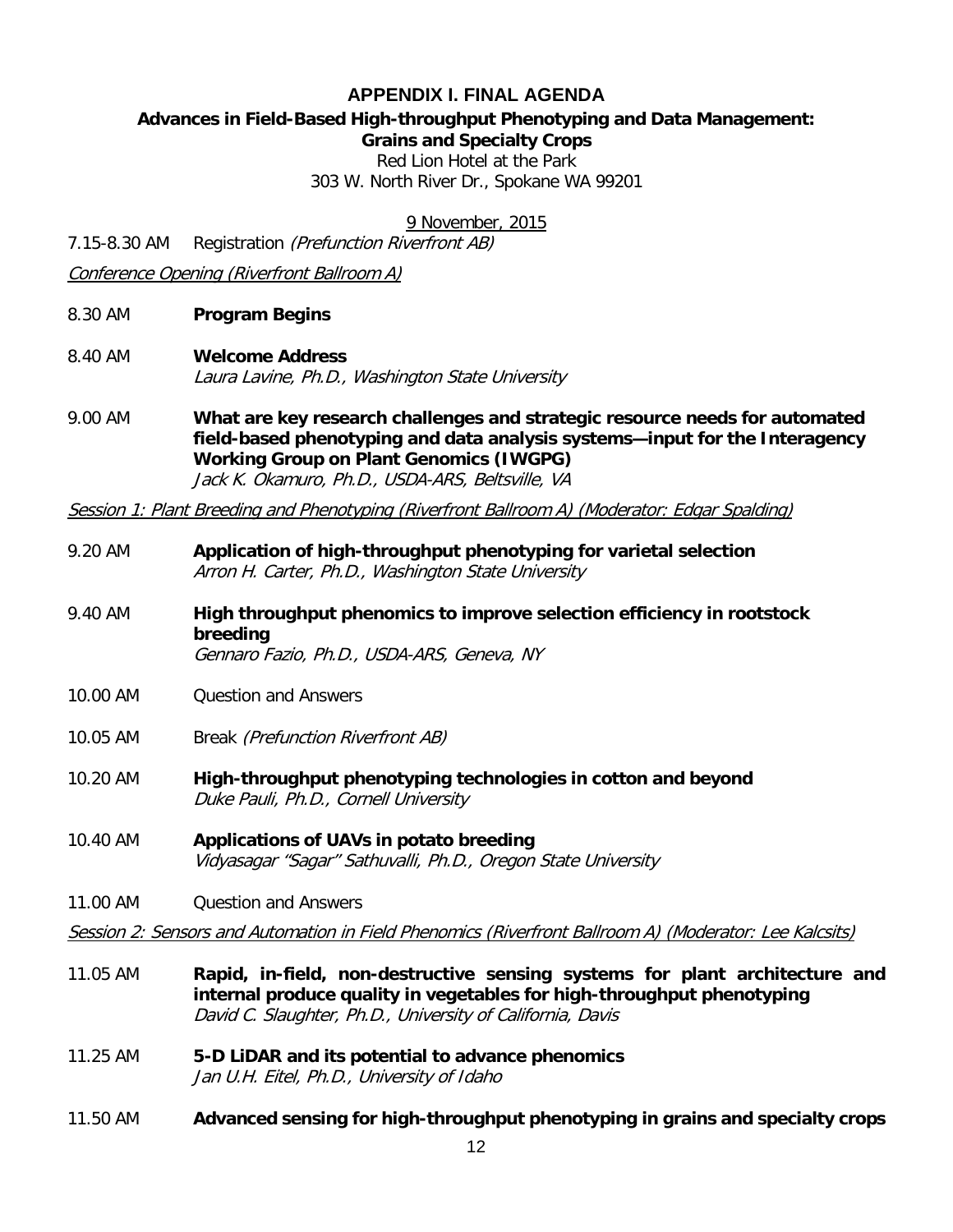Sindhuja Sankaran, Ph.D., Washington State University

- 12.10 PM **Proximal and remote sensing for field-based high-throughput phenotyping** Xu "Kevin" Wang, Ph.D., Kansas State University
- 12.30 PM Question and Answers
- 12.35-1.35 PM Lunch (Riverfront Ballroom B) **Phenotyping is just a tool** Stefan Schwartz, Phenospex
- 1.35 PM **Robotics in phenotyping** Ibrahim Volkan Isler, Ph.D., University of Minnesota
- 1.50 PM **Preconference survey results** Sindhuja Sankaran, Ph.D., Washington State University

Session 3: High-throughput phenotyping in breeding programs

- 2.00-3.15 PM Breakout discussion
- Group 1: Riverfront Ballroom A (Moderator: Jack Okamuro)
- Group 2: Audubon Room (Moderator: David Slaughter)
- Group 3: Manito Room (Moderator: Kate Evans)

3.15 PM Break (Prefunction Riverfront AB)

Session 4: Data Management (Riverfront Ballroom A) (Moderator: Sindhuja Sankaran)

- 3.30 PM **Crop database resources for phenomics data** Doreen "Dorrie" Main, Ph.D., Washington State University
- 3.50 PM **iPlant: Infrastructure for large-scale data management and analytics** Martha Narro, iPlant Collaborative
- 4.10 PM **Cyber infrastructure for big data from a systems genetics perspective** Stephen P. Ficklin, Ph.D., Washington State University
- 4.30 PM **Panel discussion on data management challenges** Panelists: Dorrie Main, Martha Narro, Stephen Ficklin
- 5.30 PM Adjourn
- 6.30-8.00 PM Dinner (Riverfront Ballroom B) **Breeding pome fruits for Washington State** Kate Evans, Ph.D., Washington State University Dinner sponsorship: Monsanto